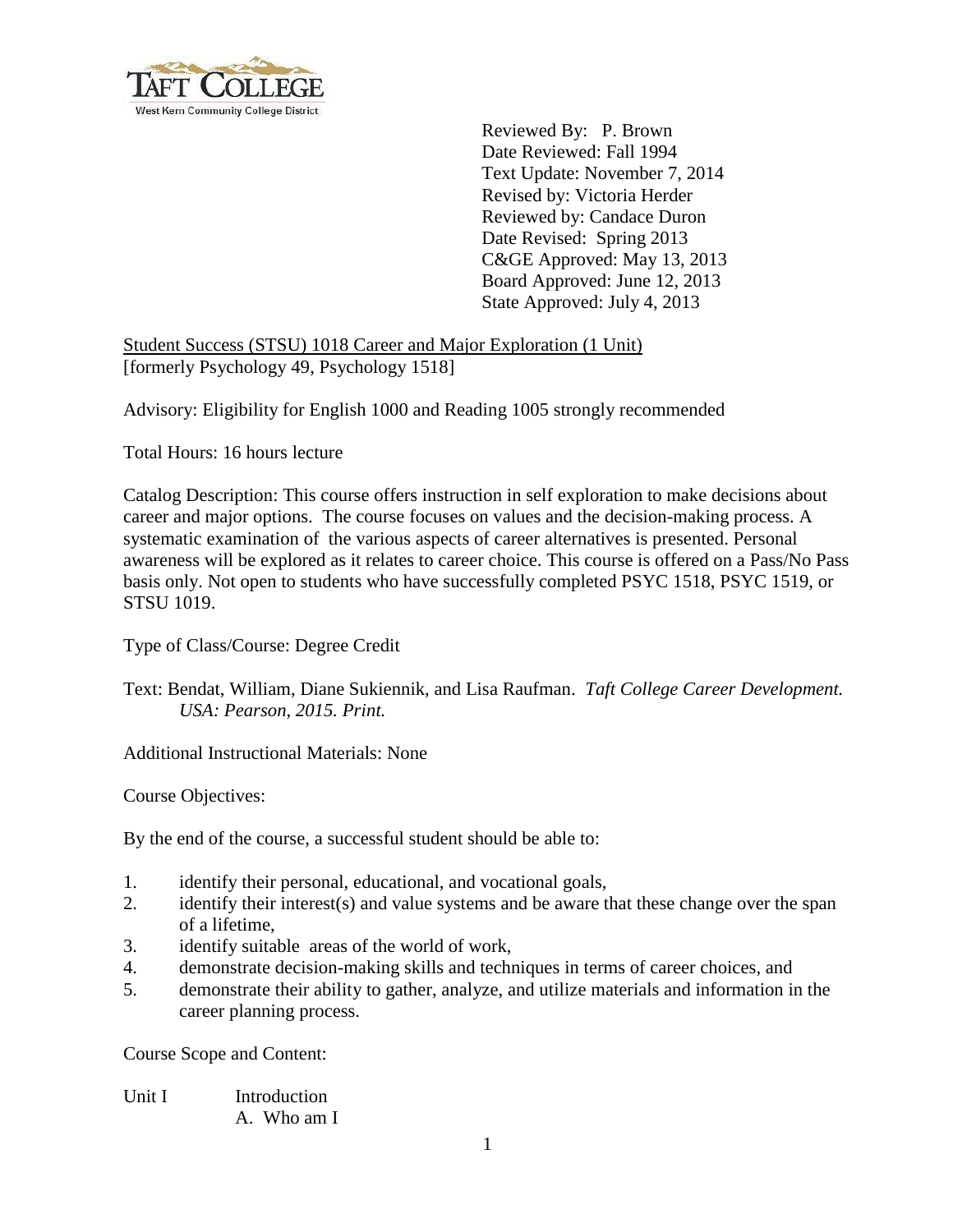

B. The Difference in a Job Verses a Career

| Unit II  | Self-Awareness and Values<br>A. Past Actions and Influences                                                                                        |
|----------|----------------------------------------------------------------------------------------------------------------------------------------------------|
|          | <b>B.</b> Defining Core Values                                                                                                                     |
| Unit III | Self-Assessment: The Value of Self-Assessment Instruments<br>A. Personality Types<br><b>B.</b> Emotional Intelligence<br>C. Multiple Intelligences |
| Unit IV  | Translating Values into Goals (Defining goals)<br>A. Long and Short Term Goals<br><b>B.</b> Evaluation Values and Goals                            |
| Unit V   | <b>Reviewing Your Decisions</b><br>A. Career and Major Planning<br><b>B.</b> Decision Making Techniques                                            |
| Unit VI  | <b>Getting Specific about Career Alternatives</b><br>A. Exploring Major and Career Alternatives<br><b>B.</b> Research Careers                      |
| Unit VII | <b>Reviewing Your Career Development</b><br>A. Examine the Outside Influences<br>B. Examination of the Educational and Career Plan                 |

Learning Activities Required Outside of Class:

The students in this class will spend a minimum of 2 hours per week outside of the regular class time doing the following:

- 1. Studying
- 2. Answering questions
- 3. Completing required reading
- 4. Problem solving activity or exercise
- 5. Written work

Methods of Instruction:

- 1. Class discussion
- 2. Interest inventories
- 3. Journal entries
- 4. Interview with persons in field of student's interest
- 5. Audio-visual presentations